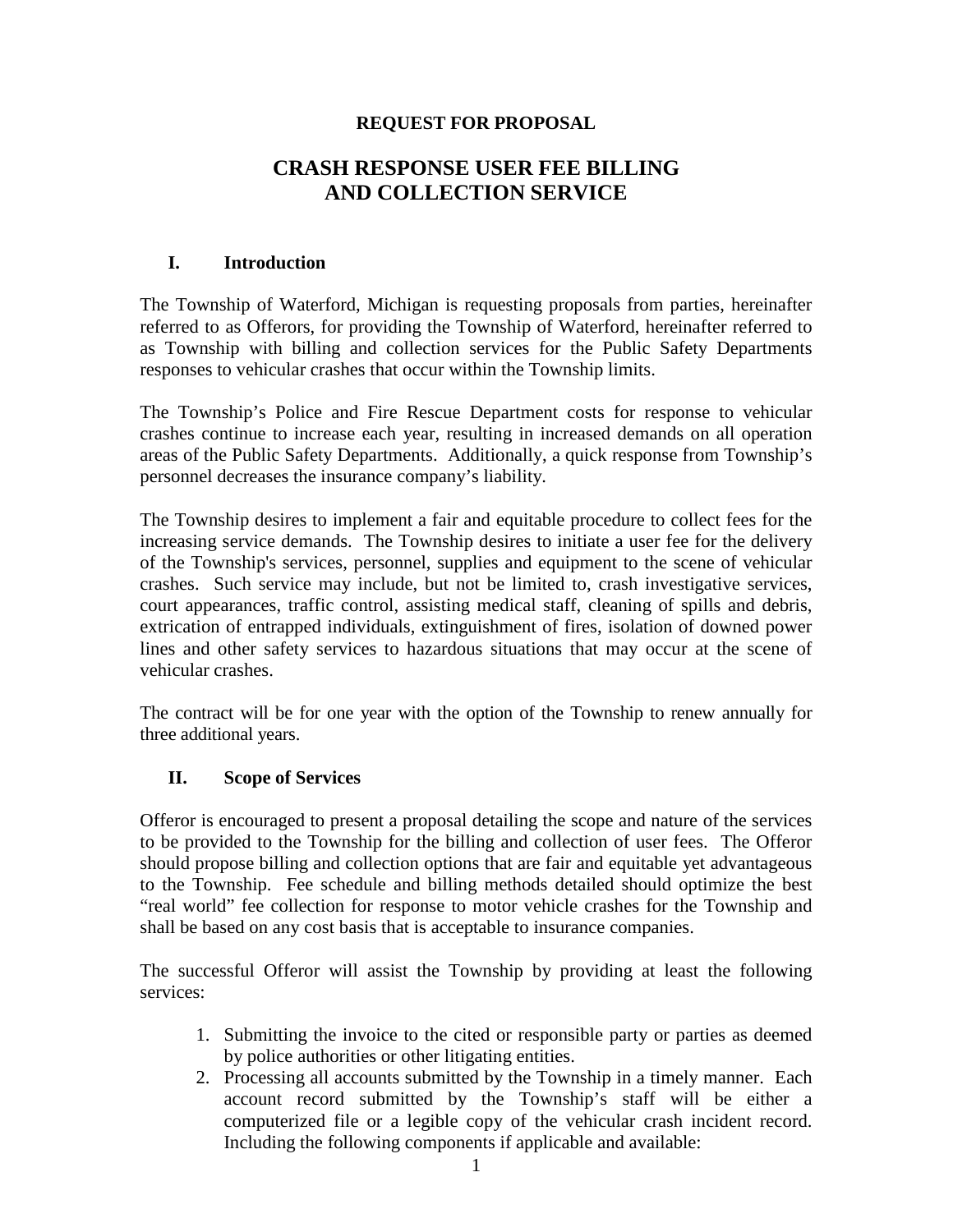- a. The Police and/or Fire Department incident number
- b. The report date and time
- c. Accident location
- d. Time spent on the incident
- e. Time incident ends
- f. Personnel responding
- g. Equipment on the scene
- h. Level of Response (if required)
- i. Responsible parties
- J. Name of the auto registrant
- k. Complete address of the auto registrant
- l. Home telephone of registrant
- m. Name of the insurance company
- n. Name of insurance agent
- o. Telephone number of insurance agent
- p. Insurance policy number

The Offeror should describe the method(s) utilized by your organization to collect fees from the insurance companies including the amount of interaction required, if any, with the policy holder.

The Offeror must coordinate collection activities and payments with the Township on at least a monthly basis and provide a written report detailing these activities for audit purposes. This report must include the date of the accident, responsible party, account number and the amount collected for the Township.

The Offeror's collection activities do not preclude the Township from following up or pursuing payments from invoices the Offeror has not collected during its normal billing process.

#### **III. Submittal Process**

#### **RFP Questions**

Persons who have questions concerning this RFP are encouraged to submit written questions to:

Lieutenant Scott Good Waterford MI Police Department 5150 Civic Center Drive Waterford, MI 48329

E-mail: sgood@waterfordmi.gov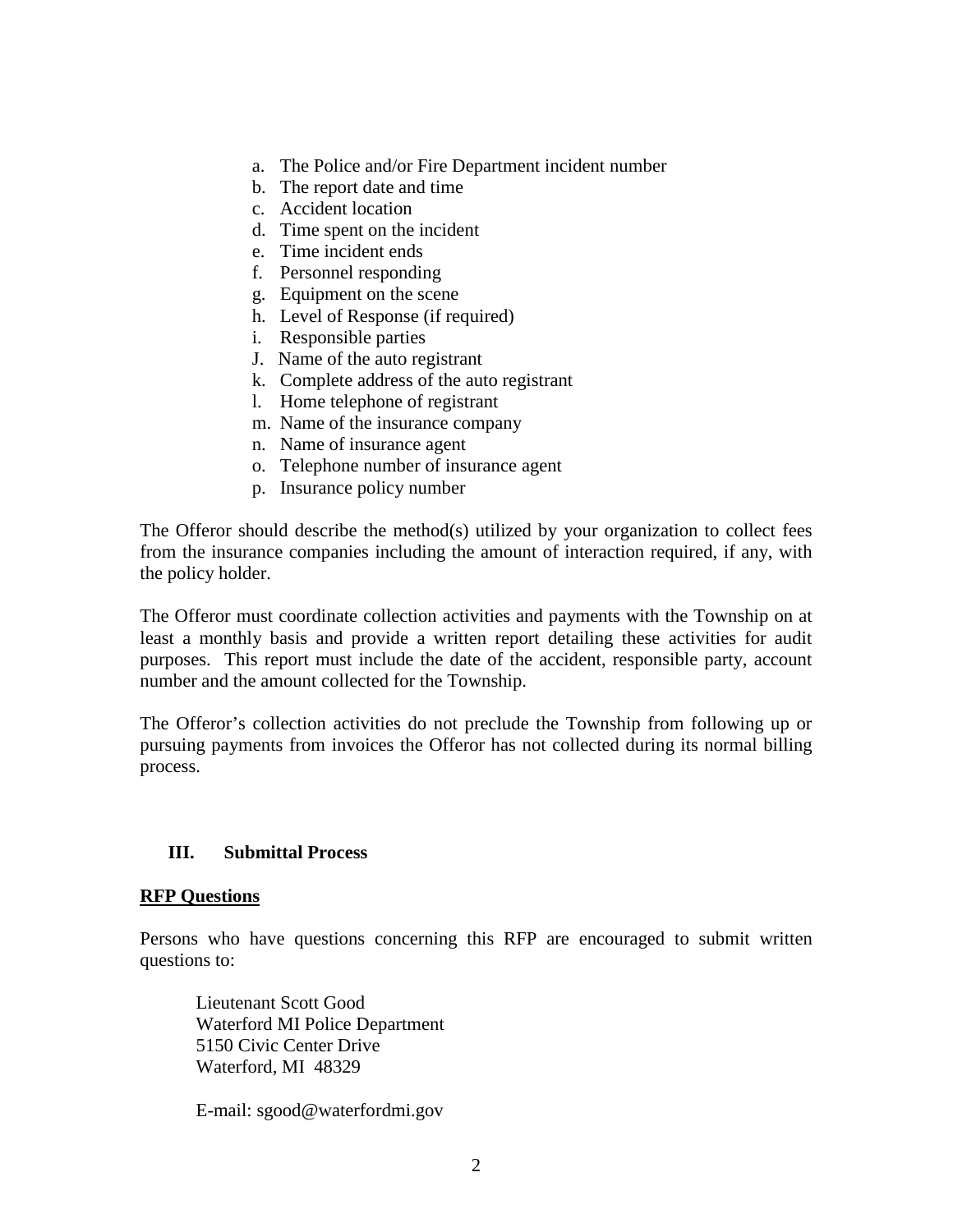Offerors will have answers by email response available before the proposal is due.

#### **Submittal Information**

#### **Time Schedule**

The following is the projected timetable to be applied to submission, receipt, and evaluation of proposals:

Wednesday, April 26, 2017, Deadline for Proposal 2:00 P.M., Local Time

The Offeror shall submit one (1) original proposal and four (4) complete copies of the formal proposal. The original proposal should be marked as such or be readily identifiable as the original. This material must be received at the following address:

> Dawn Cito Purchasing Department 5200 Civic Center Drive Waterford, MI 48329

Packages containing the proposal material shall be sealed and plainly marked on the outside in the following manner:

#### **"Proposal for Vehicular Crashes Response User Fee Billing and Collection Service"**

Late or fax proposals will not be accepted. Envelopes or packages received after the above date and time will not be opened. Proposals will not be read aloud on the proposal opening date, but will be available for public inspection upon completion of the proposal review process.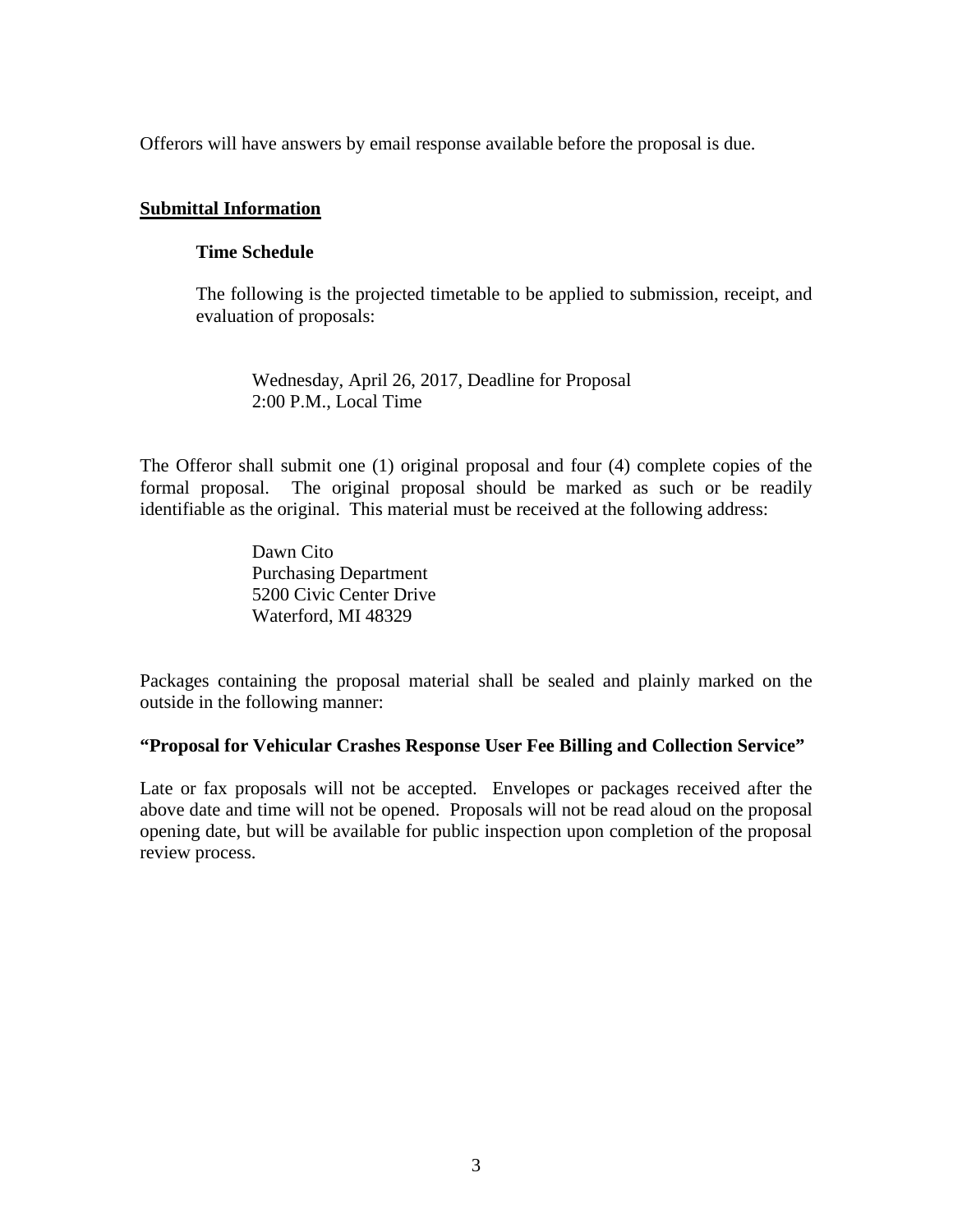#### **IV. Selection Process**

A selection committee for the Township will review and evaluate all properly submitted proposals that are received on or before the deadline. The committee will then rank the proposals according to those that are most advantageous to the City, taking into account, but not limited to, the evaluation factors set forth below:

- A. Background and Related Project Experience
- B. Familiarity with Local, State and Federal Regulations
- C. Current Work Load Performance on Previous Projects
- D. Understanding of Project
- E. Schedule/Staffing
- F. Price Proposals

Consistent with the Township's requirements concerning "Competitive Proposals" in the procurement of professional services, proposals should include the following information and will be evaluated according to these criteria:

A. Background and Related Project Experience: This consists of a review of the professional services background and experience of the firm or individual. Provide a history of the submitting organization, including the number of employees, available facilities and office equipment, and at least three references.

Specify relevant experience with governmental entities. Identify the cities or townships, the dates of service, and the key contacts. Offeror must have at a minimum, three years experience in billing both police and fire department Crash Response Vehicular User Fees.

- B. Location: Name and address of submitting organization and the state in which it is incorporated. This should include the location of the firm's primary office, staff accessibility for this project and the amount of work to be performed.
- C. Familiarity with Relevant Local, State and Federal Standards and Requirements: This should include a description of the firm's or individual's familiarity with all Township, State of Michigan and applicable federal standards and requirements.
- D. Current Work Load: Discuss the Offeror's ability to handle the City's service in regards to the billing and fee collection for motor vehicle accidents as well as any other services the firm provides to other agencies.
- E. Understanding of the Project: The Offeror submitting a proposal must demonstrate familiarity with billing and fee collection for vehicular crash responses and knowledge of current methods that best meet the needs of the Township. The Offeror submitting a proposal shall describe in detail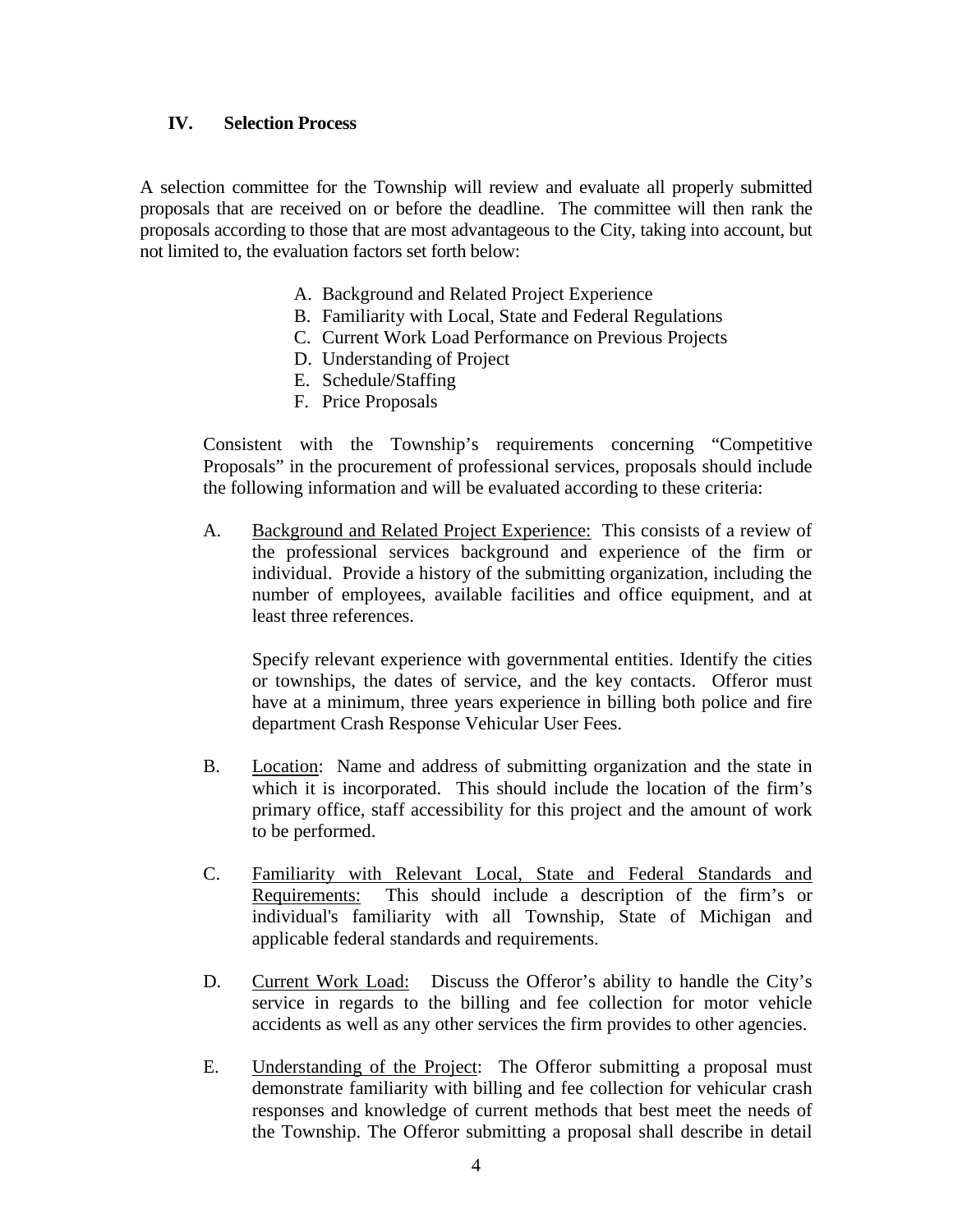the services to be rendered to complete the project and perform the tasks listed in Section II, Scope of Services.

F. Staffing and Schedule: The Offeror submitting a proposal must provide a plan, once implemented, detailing when the Township should expect to start the collection of fees for motor vehicle accidents.

How soon would the Township of expect to get monthly reports detailing prior month's billings from the Offeror should they win the contract.

Designate a primary and alternate contact within the organization and include electronic mail addresses and telephone numbers (voice and facsimile).

G. Fee and Hours: The specifics of the fee for the project shall be listed. The cost can be prepared in a percentage of collection or some other method that maximizes the benefit for the Township. Any performance penalty or bonus involved in the fee structure should be detailed.

Failure by the Offeror submitting a proposal to respond to a specific requirement may be a basis for elimination for consideration during the comparative evaluation. The Township reserves the right to accept or reject any or all proposals. The Township also reserves the right to elect not to award a contract based on this Request for Proposal for any reason.

List references for all similar projects previously completed using the format outlined in Appendix A. Provide at least three (3) references for projects conducted within the last five (5) years that can attest to the Offeror's qualifications to do the work requested for this project.

Provide a conflict of interest statement indicating that the firm or firms, and the individuals assigned to this project do not have, and shall not have for the duration of the subject contract any other interests in or business association with the Township.

The Township is not liable for any costs incurred by the Offeror in responding to this RFP, or for any costs incurred in connection with any discussions or correspondences required for clarification of any subject contained in this RFP. Any and all costs incurred in responding to this RFP, including oral interviews, demonstrations, or other related activities shall be the responsibility of the Offeror.

## **Selection Criteria**

A selection advisory committee will review and evaluate all proposals submitted in response to this RFP. The Township will consider whether all proposals submitted are complete and whether they meet all of the requirements outlined in the Request for Proposal and the specific criteria for evaluating competitive proposals earlier detailed in this section. Proposals will be evaluated in such a manner and no further clarification requests will be accepted.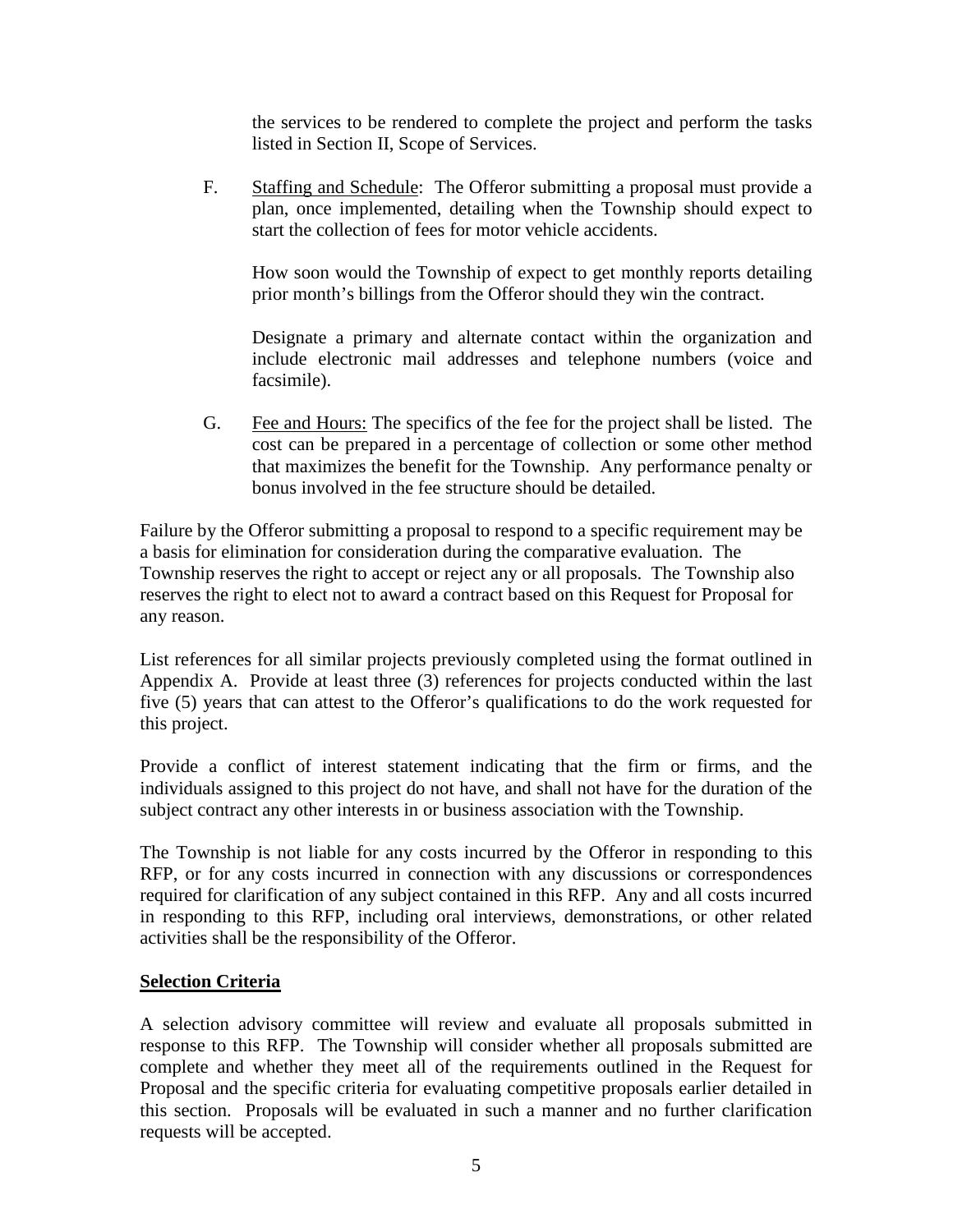## **Selection Procedures**

The selection of the Offeror will follow the outline below.

- A. The selection committee shall review each proposal. The criteria outlined in this section will be used to review all the proposals.
- B. The Township may require on-site interviews with the top three (3) qualified Offerors. These interviews will be at the expense of the Offerors without reimbursement by the Township.
- C. Upon completion of review, the Township shall enter into negotiations with the best possible Offeror as determined solely by the Township. If successful negotiations are not completed within a reasonable time period, then negotiations shall commence with the next best Offeror. A reasonable time period is at the discretion of the Township.
- D. Notwithstanding anything herein to the contrary, the Township reserves the sole and exclusive right to reject any and all proposals.

## **V. Contract**

If a contract is awarded, the successful consultant shall enter into a Professional Service Agreement with the Township. The contract entered into between the successful consultant and the City shall be similar to other standard agreements for professional services with the Township.

The Township is a public entity that must comply with certain requirements and internal review procedures prior to awarding any contract. No party has a right to expect to be awarded a contract with the Township absent adherence to these requirements and review procedures.

The Township reserves the right to refuse to enter into a contract with any party at its sole discretion.

The Township requires persons or organizations doing business with the City to comply with all ordinances pertaining to contracts with the Township.

#### **Appendices and Reference Documents**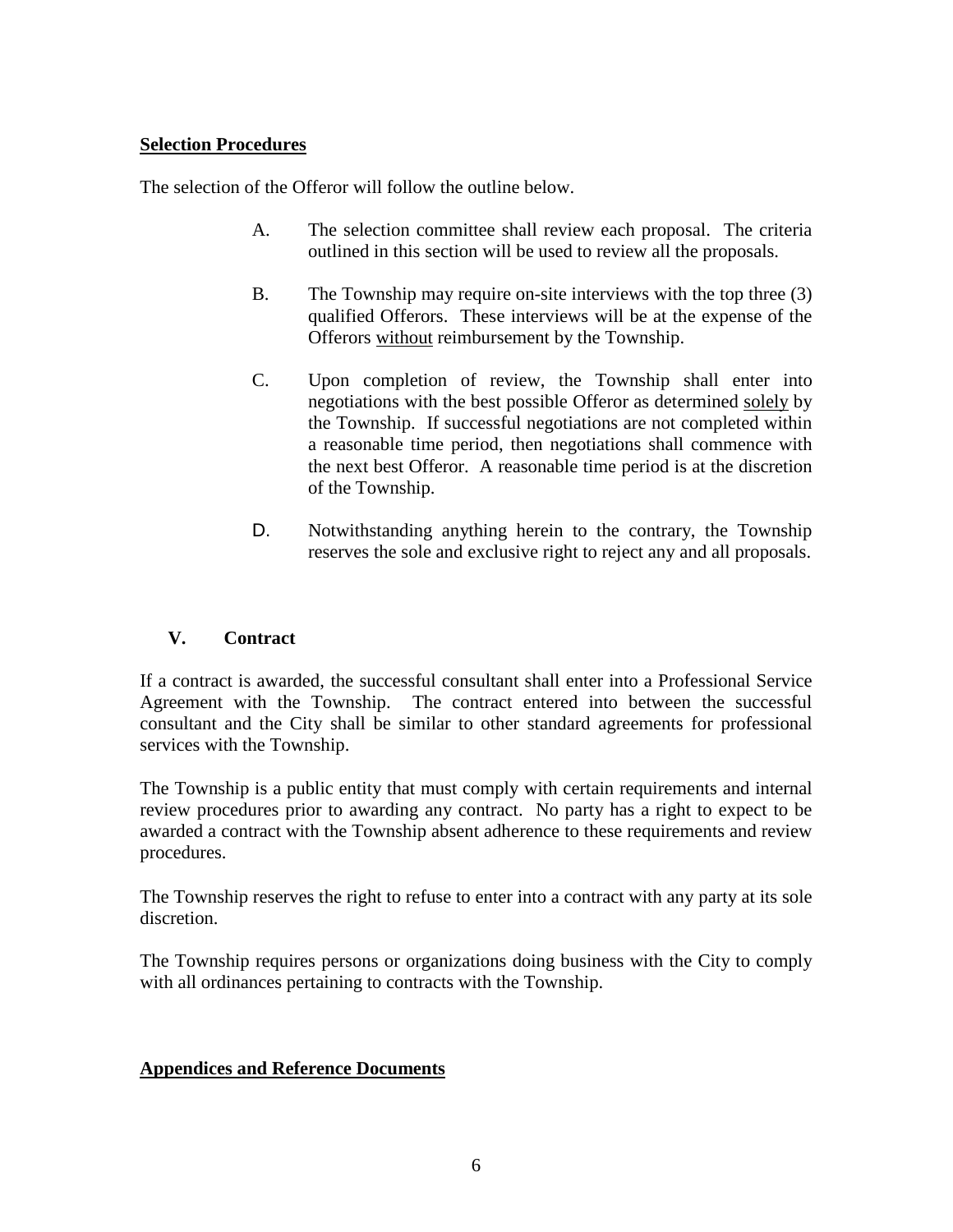# **Appendix A**

## **RFP FOR VEHICULAR CRASH RESPONSE USER FEE BILLING AND COLLECTION SERVICE**

(Duplicate form as necessary)

Reference List

List at least three (3) references that clearly reflect billing and collection fee projects required by the Township within the past three (3) years.

| Name of City or Township, County or                  |  |
|------------------------------------------------------|--|
|                                                      |  |
|                                                      |  |
| $\text{Telephone:}\n \qquad \qquad \text{True}$      |  |
|                                                      |  |
|                                                      |  |
|                                                      |  |
| Number of Annual Vehicular Accidents: ______________ |  |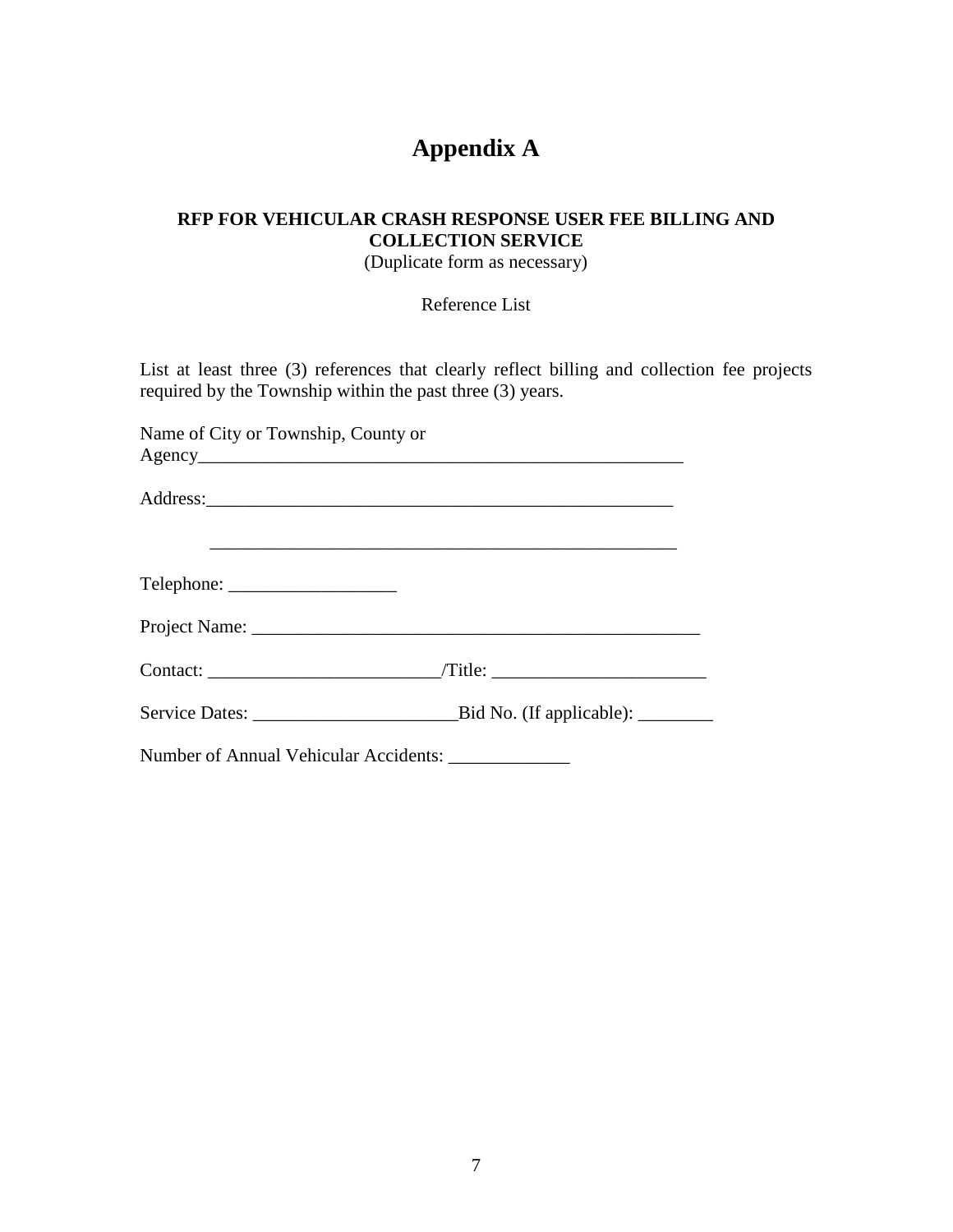## **RFP FOR VEHICULAR CRASH RESPONSE USER FEE BILLING AND COLLECTION SERVICE**

(Duplicate form as necessary)

#### Reference List

List at least three (3) references that clearly reflect billing and collection fee projects required by the Township within the past three (3) years.

| Name of City or Township, County or |                                                                                   |
|-------------------------------------|-----------------------------------------------------------------------------------|
|                                     |                                                                                   |
|                                     |                                                                                   |
|                                     | ,我们也不能在这里的时候,我们也不能在这里的时候,我们也不能会在这里的时候,我们也不能会在这里的时候,我们也不能会在这里的时候,我们也不能会在这里的时候,我们也不 |
|                                     |                                                                                   |
|                                     |                                                                                   |
|                                     |                                                                                   |
|                                     |                                                                                   |
|                                     | Number of Annual Vehicular Accidents: _______________                             |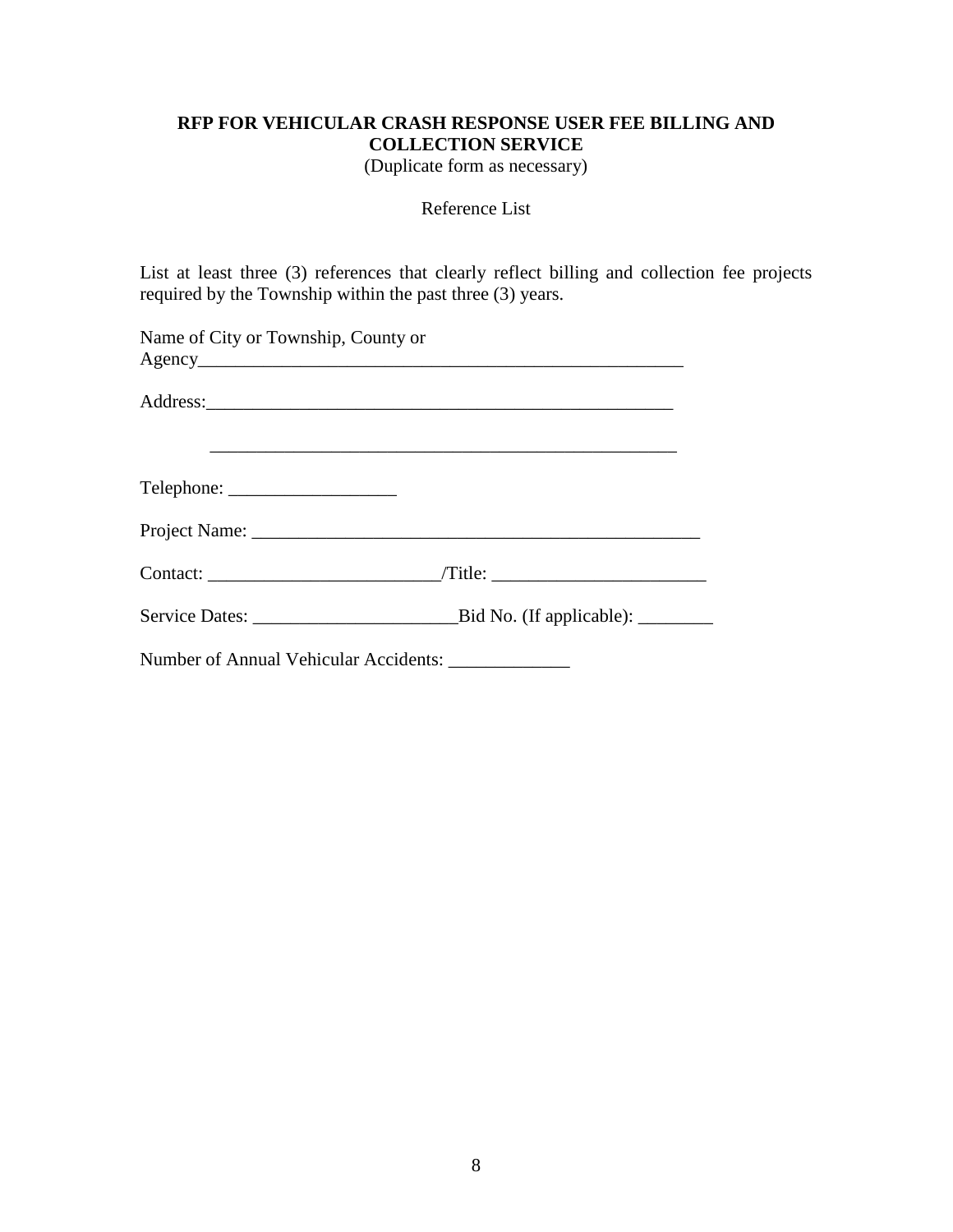## **RFP FOR VEHICULAR CRASH RESPONSE USER FEE BILLING AND COLLECTION SERVICE**

(Duplicate form as necessary)

#### Reference List

List at least three (3) references that clearly reflect billing and collection fee projects required by the Township within the past three (3) years.

| Name of City, County or                             |                 |
|-----------------------------------------------------|-----------------|
|                                                     |                 |
|                                                     |                 |
|                                                     |                 |
|                                                     |                 |
|                                                     |                 |
|                                                     | Contact: Title: |
|                                                     |                 |
| Number of Annual Vehicular Accidents: _____________ |                 |